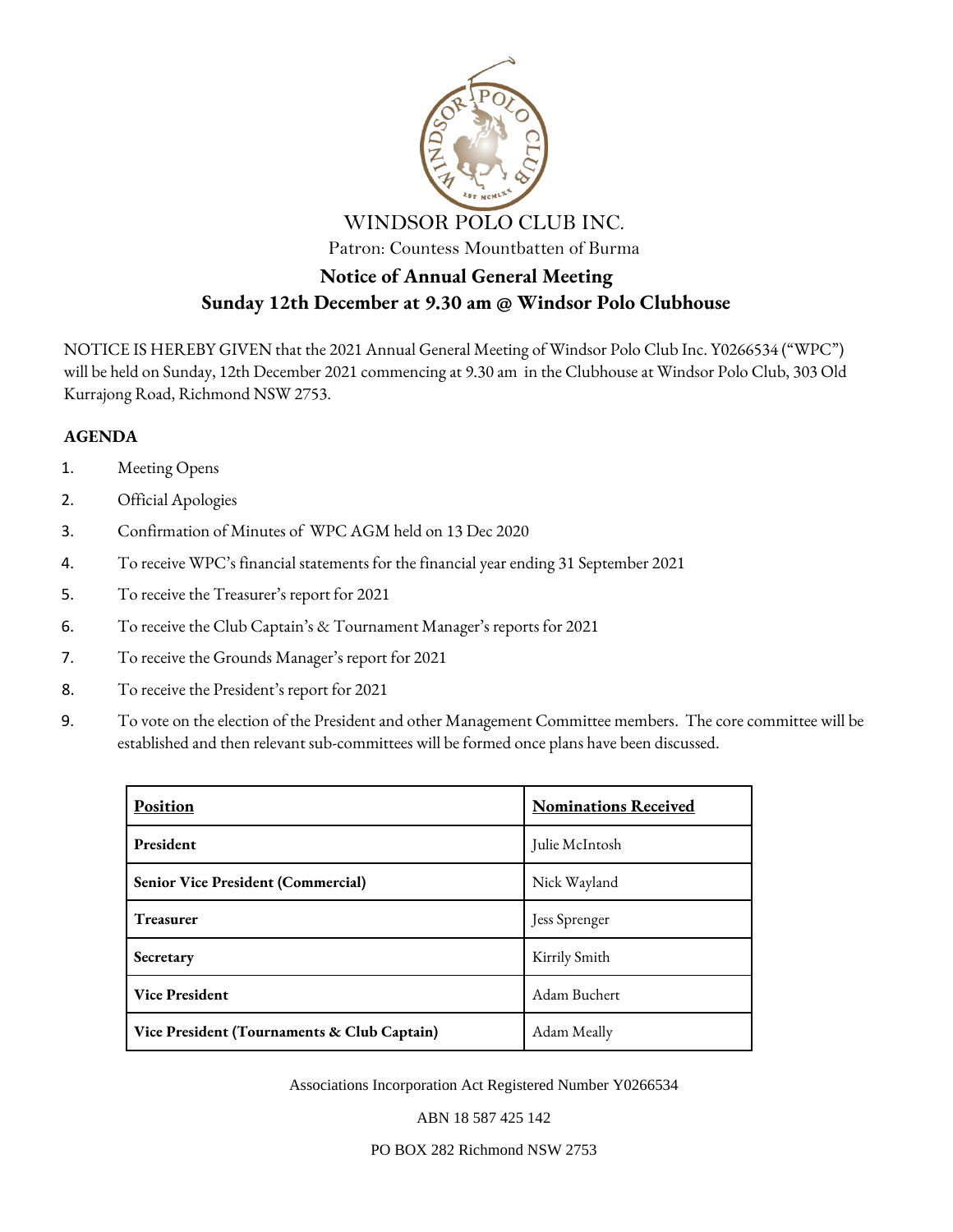

- 10. Life Membership & transfer of rights to access public events at WPC
- 11. Any other business

### **NOTES:**

- 1. Eligible members are encouraged to attend the AGM. If unable to attend, members may appoint a proxy to attend and vote for them. A proxy need not be a member of WPC. A proxy form accompanies this AGM notice.
- 2. Proxy forms must be completed and respectively returned online, by post, or delivery to WPC:
	- a. via PO Box 282, Richmond NSW 2753; or
	- b. by email addressed t[o info@windsorpoloclub.com.au](mailto:info@windsorpoloclub.com.au) and including "2021 AGM PROXY FORM" in the email's subject line; so as to arrive at least 24 hours before commencement of the AGM.
- 3. Any proxy form received after the deadline indicated above is invalid
- 4. The only persons entitled to vote at a general meeting shall be those Playing Members and Junior Playing Members who are Life Members and whose Life Membership and annual subscriptions are fully paid at the date of the meeting.
- 5. If relevant Covid restrictions remain in place and it is deemed necessary we will look to provide online / virtual meeting access also. This will be confirmed and details provided closer to the date under the guidance of the WPC's appointed Covid Officer.

Kind Regards,

Julie McIntosh President - Windsor Polo Club Inc. and their plan for 2021

Associations Incorporation Act Registered Number Y0266534

ABN 18 587 425 142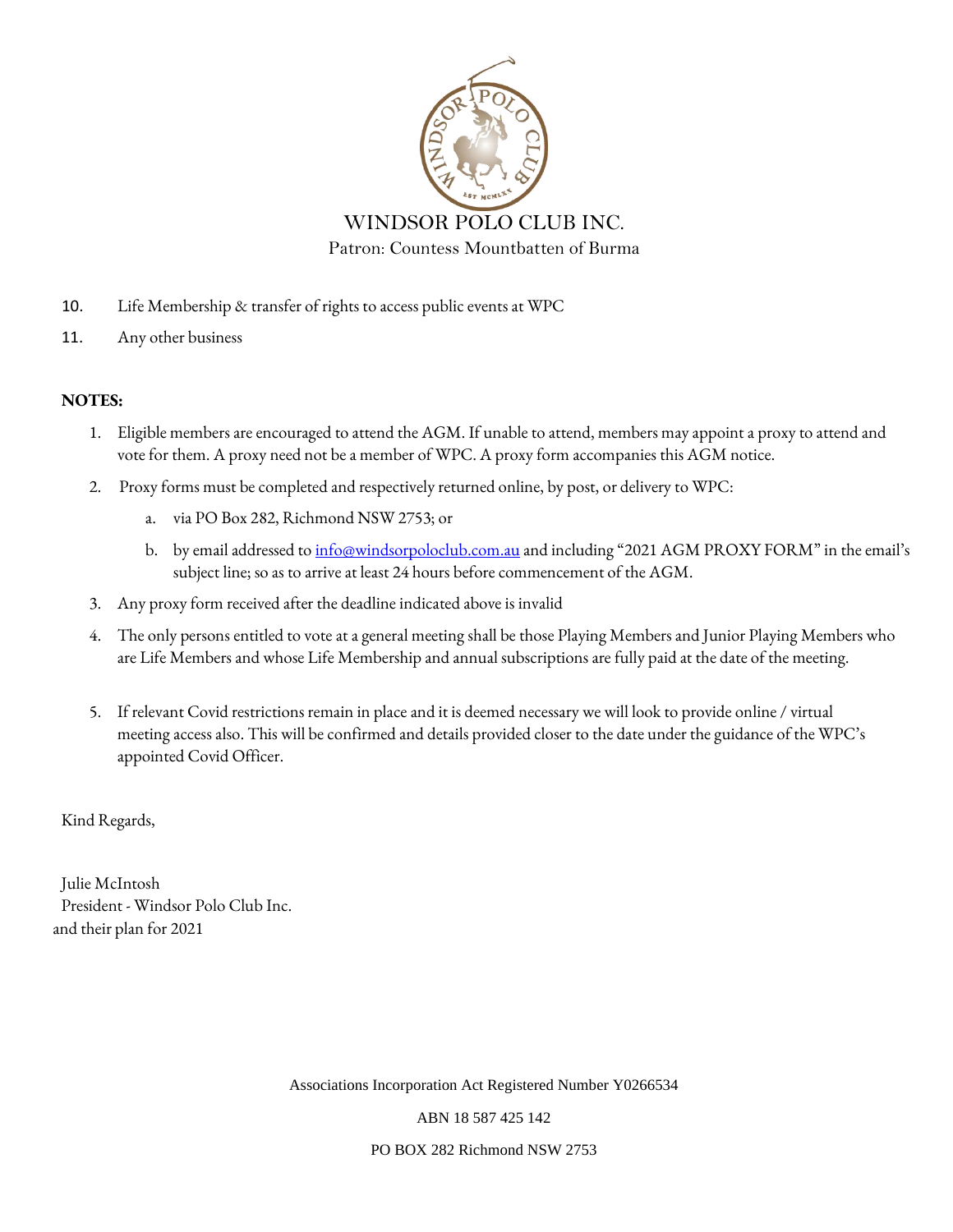

## **2020 AGM Meeting Minutes**

Date: 13th December 2020 **Time:** 10am **Location:** Windsor Polo Club Clubhouse

### **Agenda:** As per the notice of AGM;

- 1. To receive WPC's financial statements for the financial year ending 31 September 2020
- 2. To receive the President's report for 2020
- 3. To receive the Treasurer's report for 2020
- 4. To receive the Club Captain's report for 2020
- 5. To receive the Grounds Manager's report for 2020
- 6. To vote on the election of the President and other Management Committee members
- 7. Any other business.

#### **Attendees:**

| Rowena Rainger (Chair) | Julie McIntosh          | Jess Sprenger         | Adam Buchert      |
|------------------------|-------------------------|-----------------------|-------------------|
| Adam Meally            | Nick Wayland            | Andrew Bridson        | Robert Warren     |
| Kim McDougall (online) | Chris Matthews (online) | Earl Herbert (online) | Wal Ashton        |
| Lindsey Jamison        | Mel Cochrane            | Andy Cochrane         | Andrew Blake-Dyke |
| Mike Barker            | Kristian Dibble         |                       |                   |

**Apologies:** Luke O'Leary, Nicola Cole, Kirrily Smith

#### **Meeting Notes:**

- 1. Financial statements and Treasurers report heard and received
	- a. Rob Warren questioned whether there was a timeframe attached to the !1k grant received for the assistance of restarting after Covid
		- i. Jess responded that the majority of that \$1k was already accounted for but there did not appear to be a timeline that we were aware of.

Associations Incorporation Act Registered Number Y0266534

ABN 18 587 425 142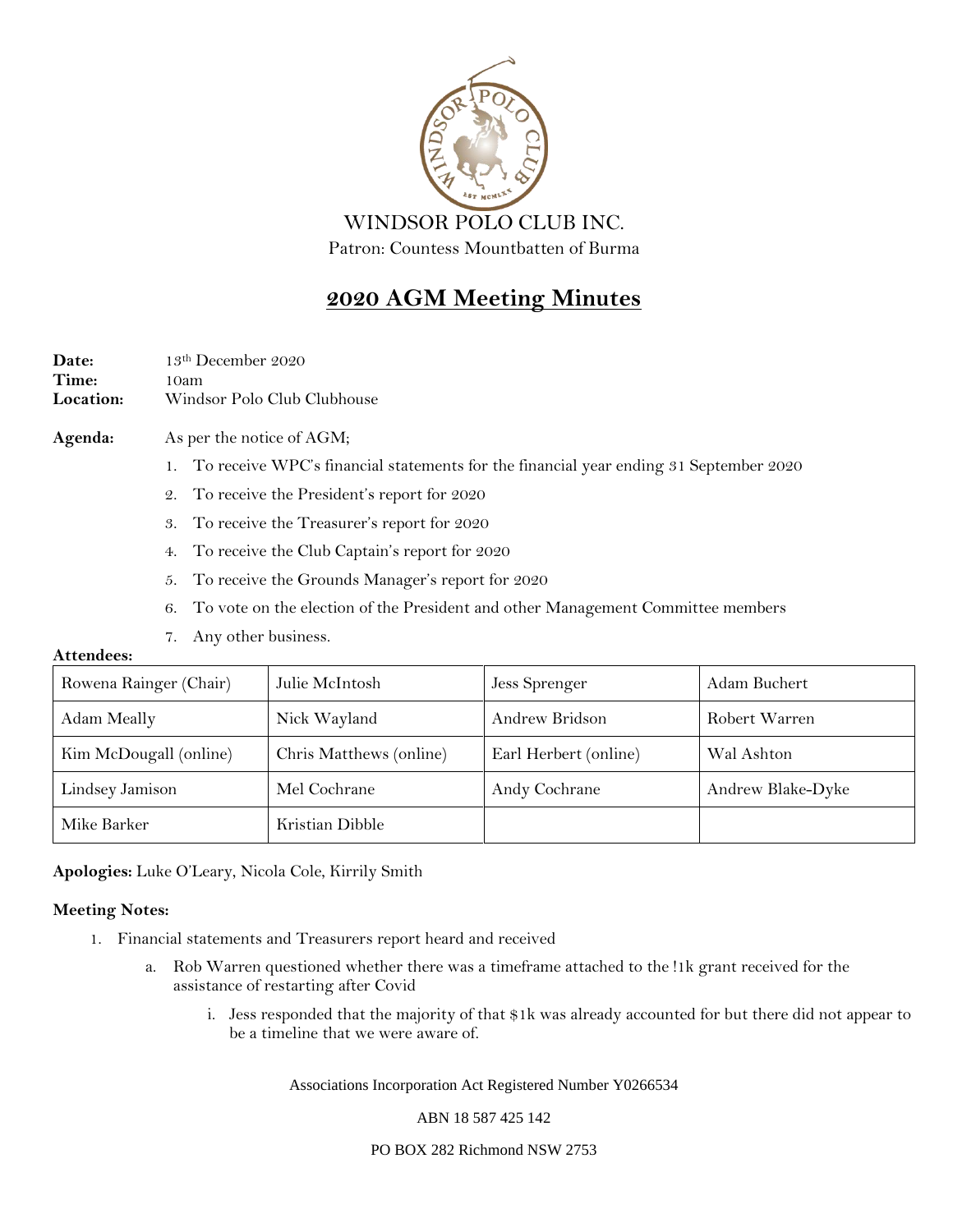

Patron: Countess Mountbatten of Burma

- b. Melanie Cochrane asked if the reduction in costs associated with field maintenance (Polo PM services) were due to Covid and if they were expected to return to a simple figure as 2019 for FY21
	- i. Jess responded that due to the loss of almost the entire Autumn season and Chris (Polo PM) had working very closely with us to reduce costs and do the bare minimum required is why the costs

are lower than previous years. It is expected that these will return to a figure similar to 2019 for FY21

- c. Wal Ashton commented he was impressed with the turn around of a loss of FY19 to a profit of FY20. He questioned how that had been managed.
	- i. Jess responded this was due to a number of points
		- 1. Reduced expenditure and risk for not actually running the Polo International in 2020 though we did incur costs etc. that were non-refundable
		- 2. TCSC Raffle raised more money in 2020 than 2019
		- 3. Our costs, due to the loss of a whole season were reduced greatly
		- 4. Roughly \$20k worth of invoices to NSWPA for field hire were submitted late and therefore fell into FY20 instead of FY21
		- 5. Winter League generated additional income from previous years
		- 6. New sponsorship from The Royal Hotel also added to the increased position for 2020.
- d. Wal Ashton made a statement that the 2019 Polo International had made a loss of around \$95k
	- i. Wal was corrected on this statement by both Rowena and Jess who identified that the \$95k figure referenced by Wal was actually expenditure for that event but did not represent the final position for that event.
- 2. All other reports were heard received without objection or questions
- 3. Nomination of 2021 Committee
	- a. Prior to the meeting Luke O'Leary withdrew his nomination for Club Captain to concentrate on his business and family
	- b. All nominations for all listed roles went un challenged and therefore nominees were elected to these positions;

| President                                        | Julie McIntosh |
|--------------------------------------------------|----------------|
| Senior Vice President (Commercial & Sponsorship) | Nick Wayland   |

Associations Incorporation Act Registered Number Y0266534

ABN 18 587 425 142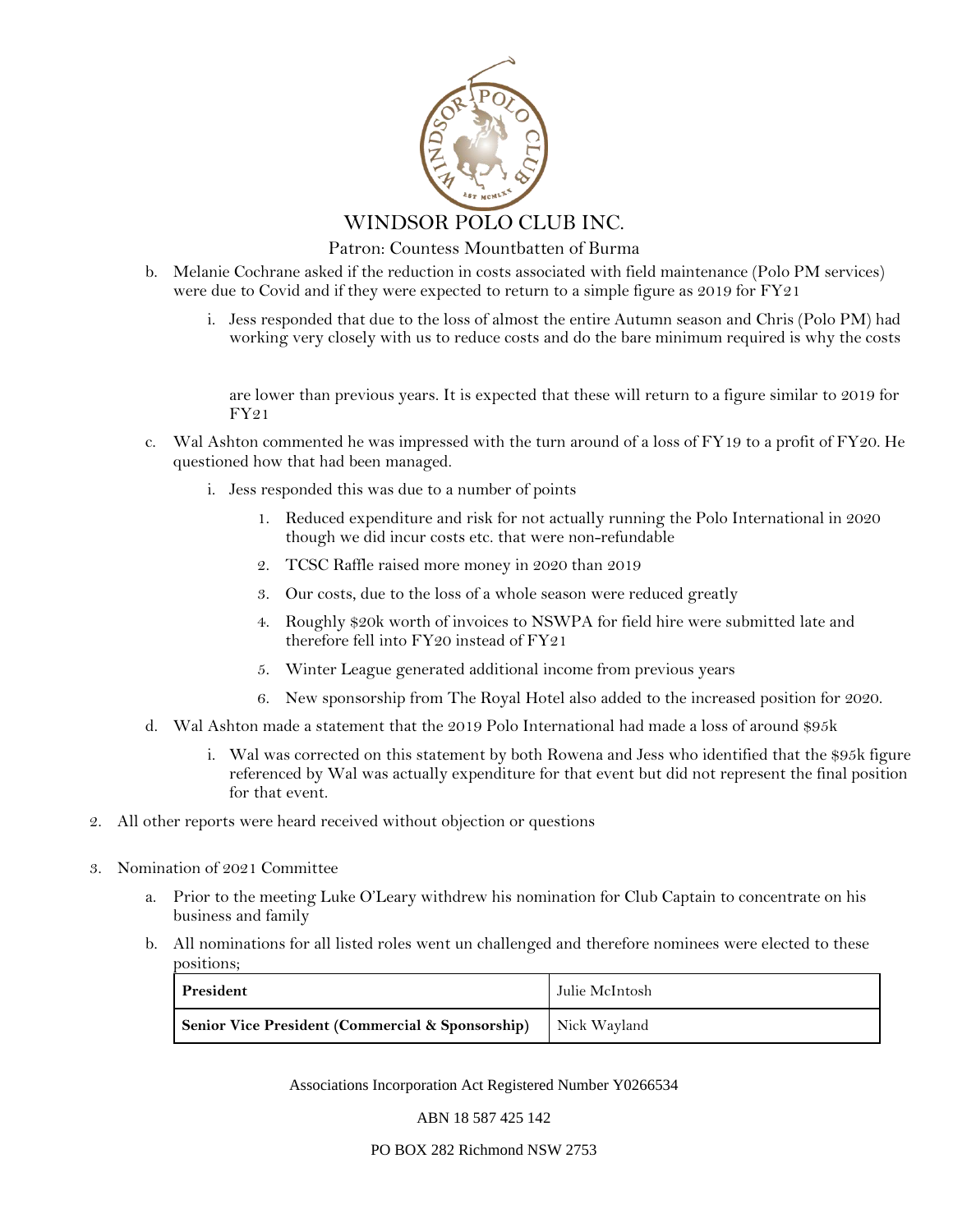

WINDSOR POLO CLUB INC.

Patron: Countess Mountbatten of Burma

| <b>Treasurer</b>                    | Jess Sprenger  |
|-------------------------------------|----------------|
| <b>Secretary</b>                    | Kirrily Smith  |
| <b>Club Captain</b>                 | Andrew Bridson |
| <b>Vice President (Grounds)</b>     | Adam Buchert   |
| <b>Vice President (Tournaments)</b> | Adam Meally    |

Chair or the meeting was handed over to the new President, Julie McIntosh to introduce her new committee and their plan for 2021

Associations Incorporation Act Registered Number Y0266534

ABN 18 587 425 142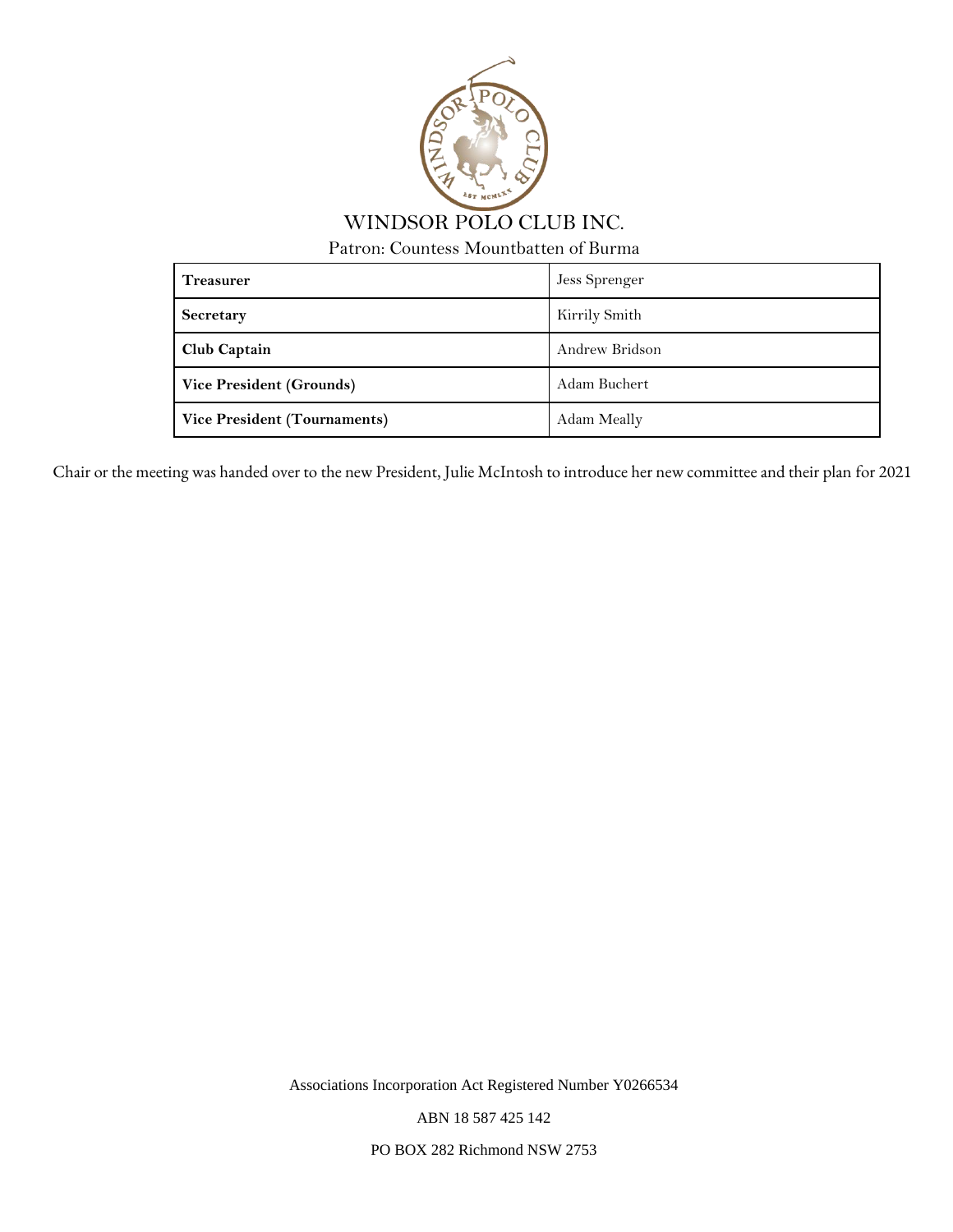

## **Treasurer's Report ‐ 2021 Jessica Sprenger**

I am pleased to present the Financial Report for the financial year 2020/2021.

The report shows special purpose financial statements as at  $30<sup>th</sup>$  of September 2021 as it is required by the NSW Association Incorporation ACT 2009.

The Clubs financial year is from  $1<sup>st</sup>$  of October to 30<sup>th</sup> of September.

It has been another year with a lot of uncertainty with the floods at the beginning of the year and Covid hitting again, which we didn't expect. It was a challenge for everyone and to keep positive cash flow for the Club would have not been possible without our valued members and their more than **generous donations of over \$ 118,000** and the support of the **government \$ 71,981**.

WPC was able to rebuild and upgrade what was lost and damaged in the floods.

- The Clubhouse became much lighter and more modern with renovations done and the kitchen was upgraded with new equipment and a new look.
- The bathrooms were painted and cleaned up.
- A hedge was planted behind field 3.
- The road from the carpark to the lagoon area fixed up
- A new bore was bought and installed to be able to irrigate the fields more effectively and efficiently.
- Other improvements.

Other significant income was generated by memberships (\$ 85,686), tournament fees (\$ 87,954) and sponsorship (\$ 37,091). These are the major income streams and very important to cover the running costs of the Club. A great result considering the impact of above-mentioned events.

The net result of this financial year is a surplus of \$105,077.

Notes:

- ‐ Windsor Polo Club has two bank accounts: The Cash Reserve/Capex account includes mainly Life Membership income, donations, and government grants. This money is kept separate from the day‐to‐day bank account and only used for Capital expenses and improvement expenses.
- ‐ Ten new Life Members have joined this financial year and a share in Windsor Polo Fields for each new Life Member has been issued. The funds of the Life Membership fee will be used for Capital works besides the \$ 250 for the WPF share.
- ‐ An historical loan adjustment in Windsor Polo Field shares was done this year for 70 shares issued that haven't been accounted for in the past. (\$ 17,500)

Associations Incorporation Act Registered Number Y0266534 | ABN 18 587 425 142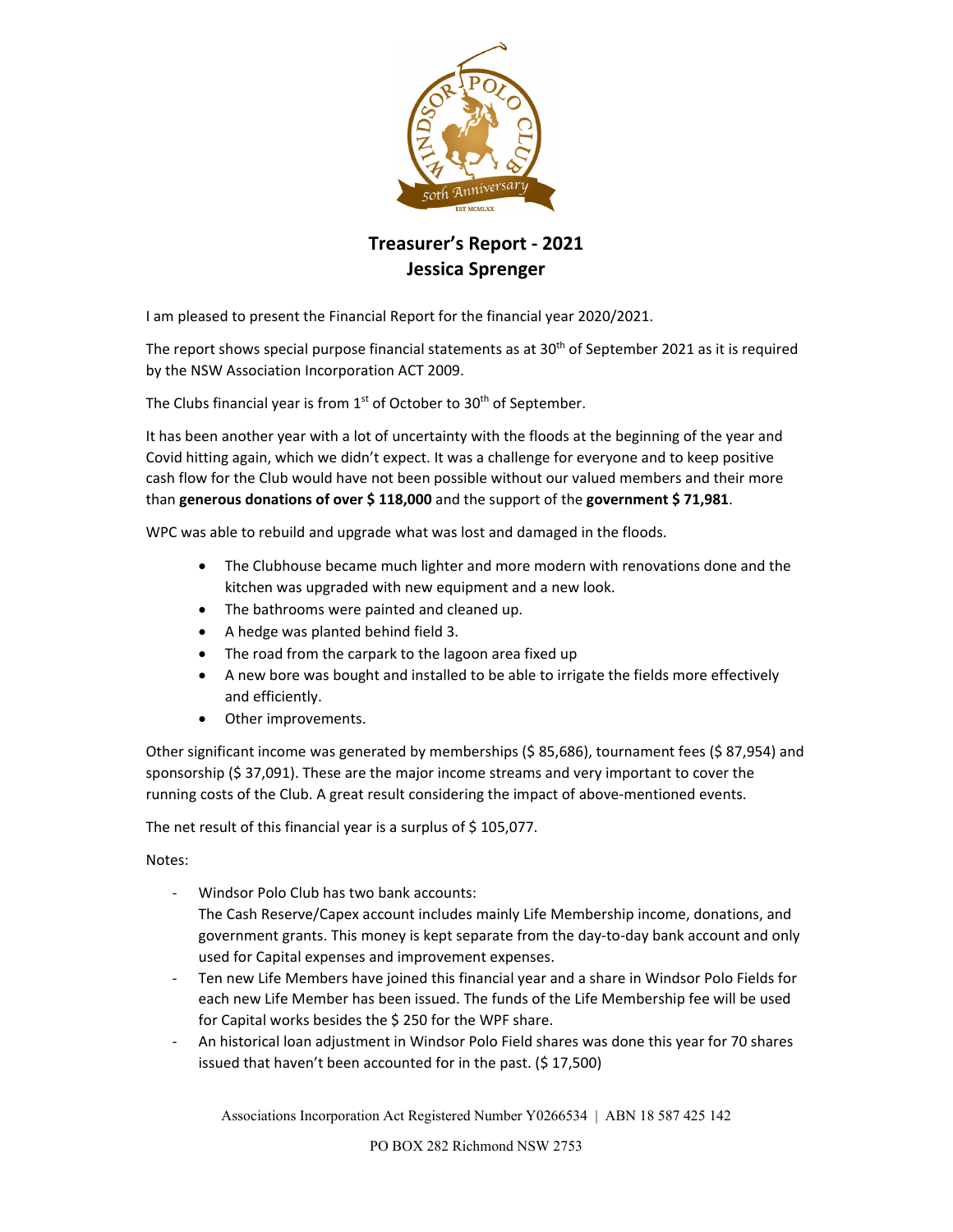- ‐ This year's Life Membership income was not used, and the balance will be carried forward for future expenditure.
- ‐ During the financial year several items of plant & equipment that were purchased by the club (some mentioned above) were transferred to Windsor Polo Fields Limited via the inter‐ entity loan between the Club and the Company. The Company can depreciate the capital items and offset these deductions against company income. This ultimately benefits both the Club and the Company in keeping costs down and enabling more funds to be available to invest back into the grounds and facilities. These items of plant & equipment include – commercial kitchen exhaust hood, commercial benchtop, refrigerators, hot water system and the bore equipment.

Other Notes not related directly to the report:

- ‐ A Profit & Loss was done for each tournament including tournament income of member and non‐members, general tournament expenses and field usage amongst other things.
- ‐ A detailed lists of fields maintenance costs is kept showing which cost and how much is going to each field and general maintenance.

Financial Report for the year ended 30 September 2021 done by

‐ Peter Vickers Chartered Accountants ‐

### *Treasurer report for the year ended 30 September 2021*

‐ *Jessica Sprenger ‐*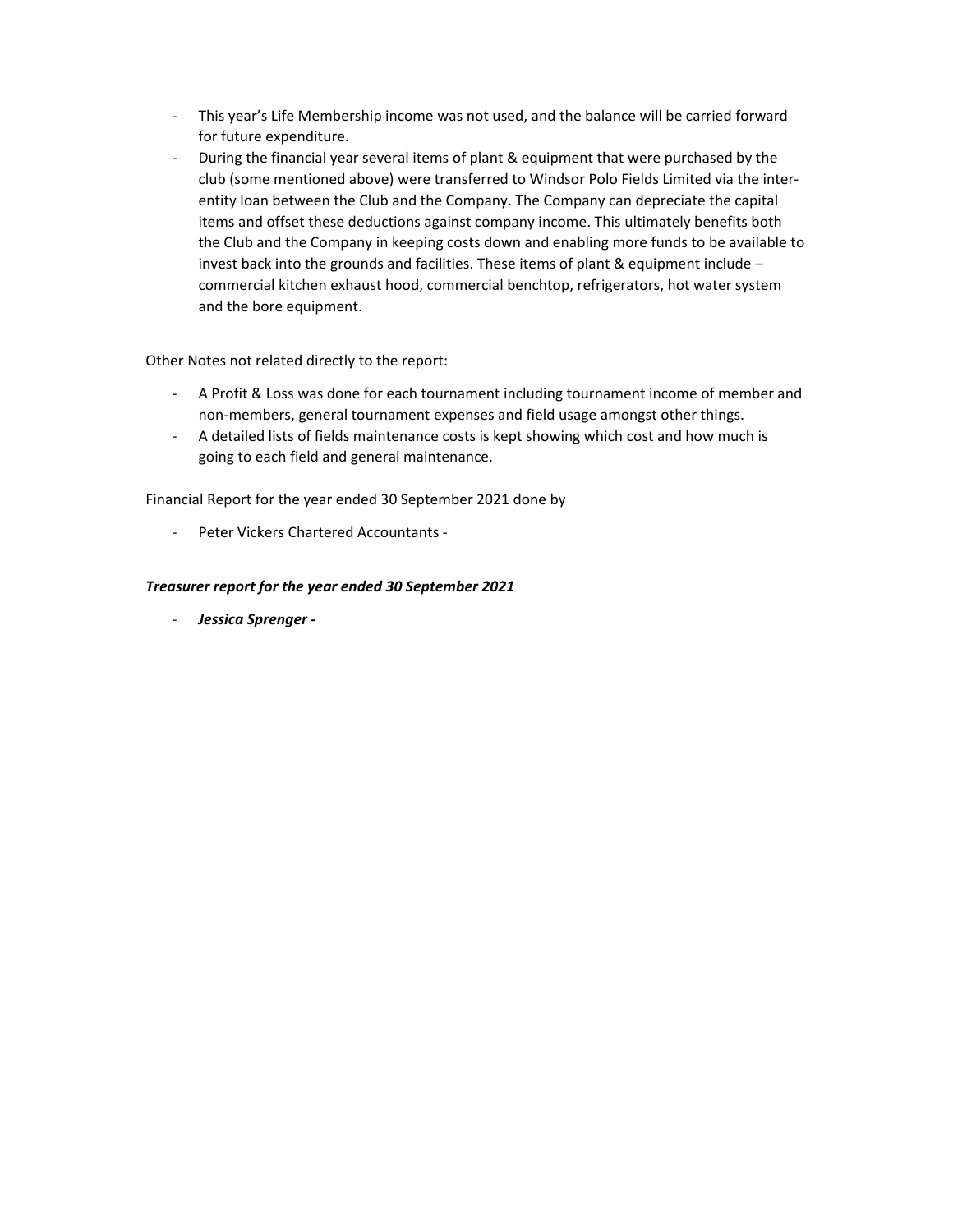### **Windsor Polo Club ‐ 2021 ‐ Capex Summary**

| <b>CAPEX paid for</b>                       | FY 20-21 |            | <b>Donations &amp; Grants</b> |                  |
|---------------------------------------------|----------|------------|-------------------------------|------------------|
| Club House lights & Fans                    |          | 4,400.00   | GoFundMe                      | \$<br>70,705.87  |
| Fan & Light installation                    | \$<br>\$ | 1,056.00   | less Marshall                 |                  |
| Pump                                        | \$       | 1,303.50   | ASF incl. GST                 | \$<br>5,141.13   |
| <b>Front Gate</b>                           | \$       | 3,734.50   |                               |                  |
| Kitchen electrics                           | \$       | 1,578.50   | Office of Sport               | \$<br>1,100.00   |
| Kitchen disconnect/reconnec \$              |          | 3,623.95   |                               |                  |
| Hot water system -installatio \$            |          | 4,196.50   |                               |                  |
| <b>Repaint Walls</b>                        | \$       | 4,180.00   | Hugh MacLachlan               | \$<br>5,000.00   |
| Bathroom repaint                            | \$       | 1,540.00   | <b>Stuart Wedderburn</b>      | \$<br>750.00     |
| Remove - old benchtop & clu \$              |          | 3,165.80   | Johnny K via ASF incl. G: \$  | 30,690.00        |
| Jobs around Club house, Pun \$              |          | 2,009.04   | Shane Fagan                   | \$<br>5,000.00   |
| Sink & Scullery, Fridges, ben \$            |          | 19,128.12  | James Manning                 | \$<br>2,000.00   |
| Grill exhaust                               | \$       | 4,884.00   | Flood Recovery Grant          | \$<br>49,968.00  |
| New Grill                                   | \$       | 2,520.27   |                               | \$<br>170,355.00 |
| Service fridges                             | \$       | 236.50     |                               |                  |
| Service Catering equipment                  | \$       | 505.12     |                               |                  |
| <b>Stainless Steel Top</b>                  | \$       | 825.00     |                               |                  |
| <b>Grill Legs</b>                           | \$       | 324.50     |                               |                  |
| Deep Frier - repairs                        | \$       | 841.50     |                               |                  |
| <b>Carpentary Fix Bartops</b>               | \$       | 6,640.00   |                               |                  |
| Ceiling Repairs & Tin for Bar $\frac{1}{5}$ |          | 1,826.00   |                               |                  |
| #1 Road Fix                                 | \$       | 7,700.00   |                               |                  |
| T - Junction #1 & #2                        | \$       | 23,221.28  |                               |                  |
| Tanks Pumps & repairs                       | \$       | 4,961.07   |                               |                  |
| Pump to yards                               | \$       | 1,882.54   |                               |                  |
| Dig Holes                                   | \$       | 6,034.60   |                               |                  |
| reinstall                                   | \$       | 487.50     |                               |                  |
| microphones replace x 2, rec \$             |          | 915.00     |                               |                  |
| power board                                 | \$       | 9.75       |                               |                  |
| new bore                                    | \$       | 33,994.69  |                               |                  |
| electrical works                            | \$       | 1,660.27   |                               |                  |
| Wash Bay upgrade                            |          | 647.35     |                               |                  |
| Manure Pit                                  | ささ       | 2,114.09   |                               |                  |
| Sand                                        |          | 12,703.10  |                               |                  |
| Lagoon posts, car park club h \$            |          | 1,252.85   |                               |                  |
|                                             | \$       | 166,102.89 |                               |                  |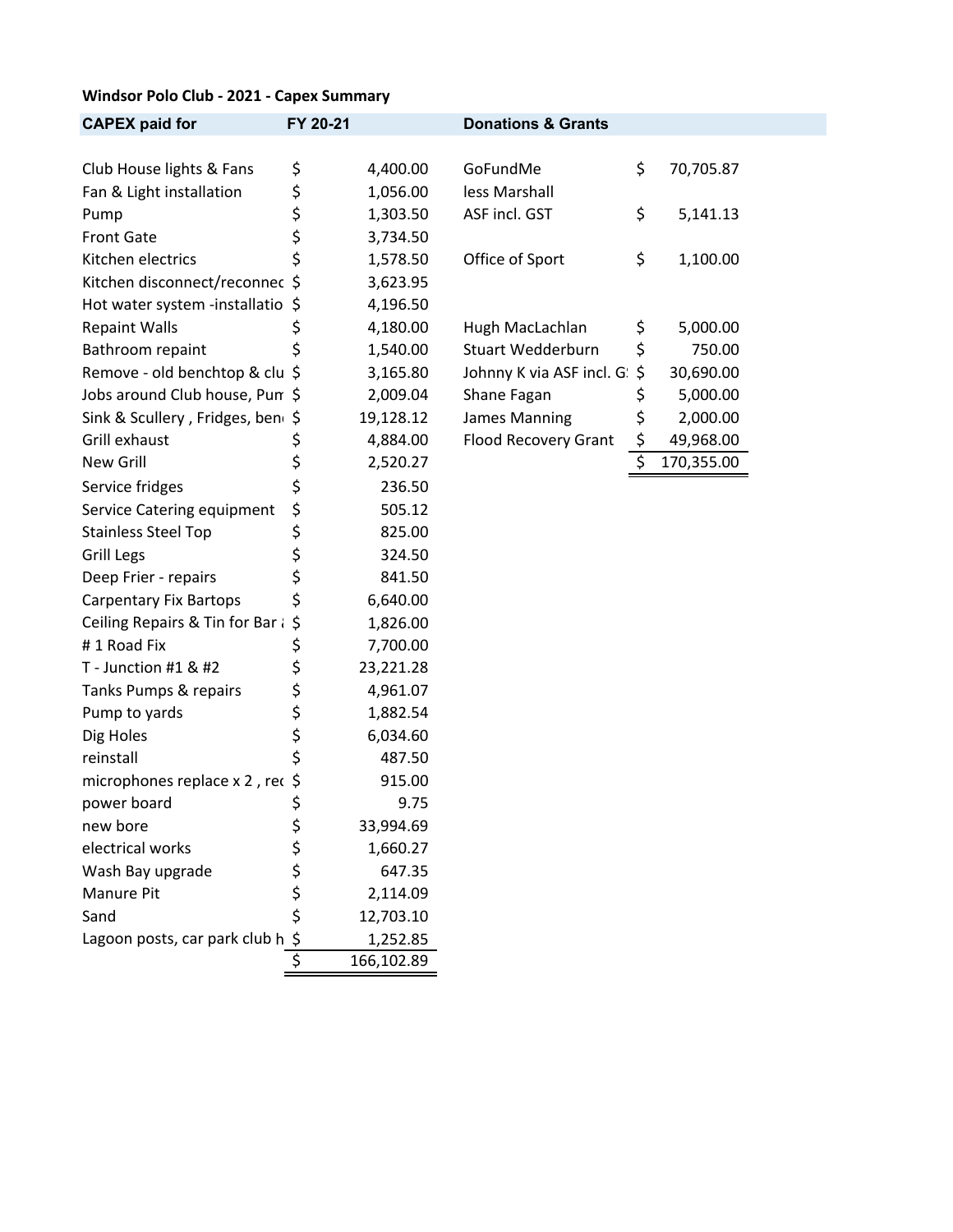

### **Club Captain's Report ‐ 2021 Andrew Bridson**

Well, what a year! Despite Covid, Floods and more Covid lockdowns, Windsor Polo Club and its members have still managed to enjoy some great polo and facilities that are probably the best they have ever been. It has been great to hear so many players praise the quality of our grounds and the professionalism by which our tournaments are run. This certainly speaks to the incredible effort that the committee put into the club. Having seen just how much effort goes into running the club and the dedication of key members of the committee I can certainly say that the committee deserve a round of applause (And probably a drink or two) for what they have achieved, in what must be one of the most trying periods of the club's history.

From a polo perspective it has been fantastic to see so many of our members dedicated to playing polo, no matter what obstacles have been put in their way. It's been pleasing to see so many of members not just playing but also improving. Along the way we've seen them making more commitments to the sport whether through buying more horses, getting lessons from one of the local professionals or even stepping up to the next grade, the level of enthusiasm has been incredible to watch.

On a personal note. I have decided to step down as Club Captain as I don't feel that I have the time available to dedicate to a role that I think requires a lot more attention that I can give it. It has been a pleasure working with the committee this past year and I wish them all the best for next year.

I honestly can't wait to see what next year holds for the Club and polo in the Hawkesbury. Fingers crossed we have seen the last of Covid Lockdowns and the F…. word.

Regards,

Andrew Bridson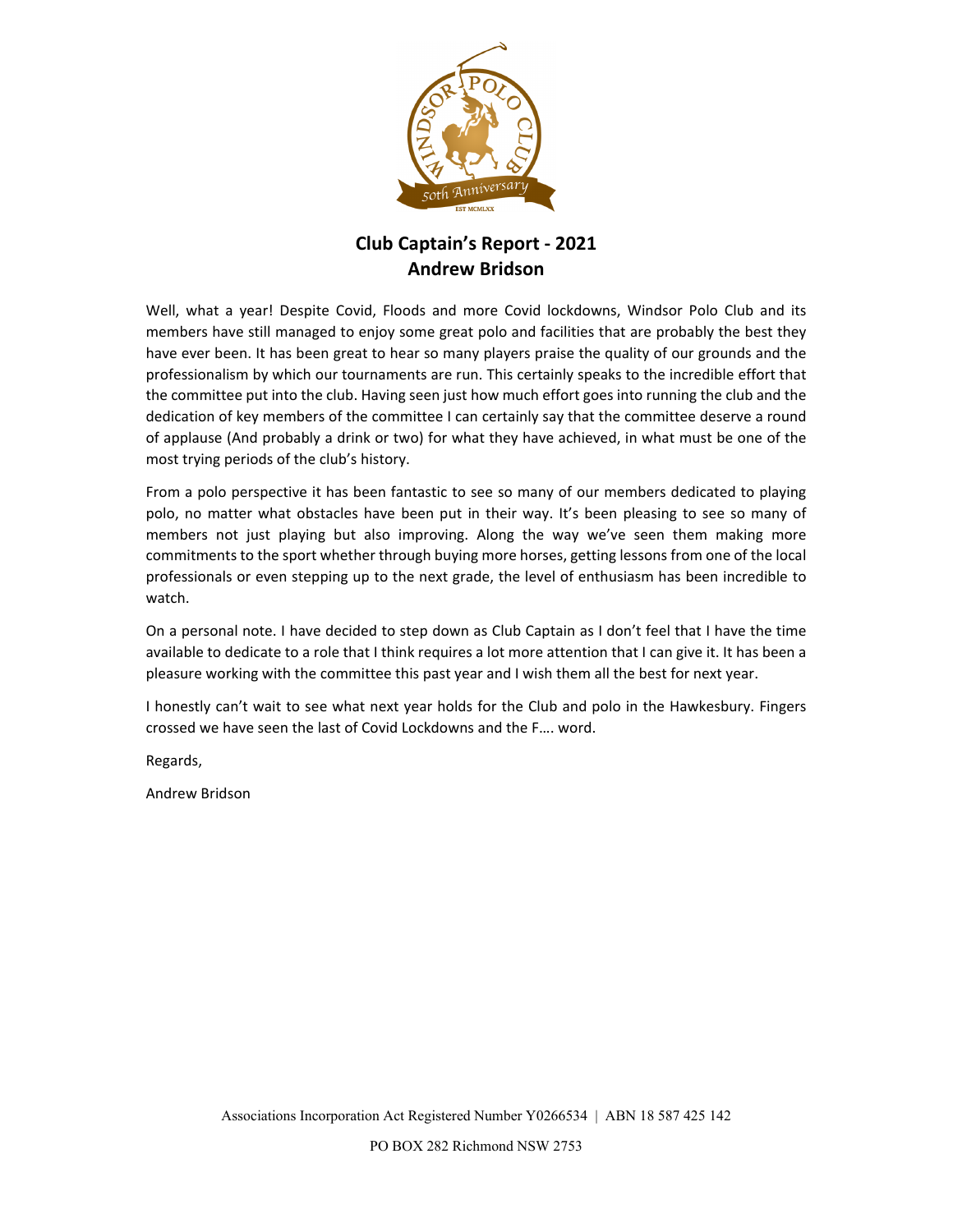

## **Tournament Manager Report ‐ 2021 Adam Meally**

The Autumn season was all set to be one of the biggest and best to date, with the Festival of Polo organised for April which included the Test match, Dudley Cup and WPC Annual which would all coincide with the WPC 50<sup>th</sup> anniversary, The Royal Hotel Richmond came onboard as the naming rights sponsor of the FOP and kicked in \$25000.

Unfortunately, due to the biggest floods in 40 years the only polo that we managed to play before the end of April was Saturday the 13<sup>th of</sup> March which was the first day of our first tournament of the season.

Thankfully because of the quality of our fields, members, and the generosity of the polo community along with WPCs ability to pivot and reinvent the season we were able to go on and hold another 7 weekends in the Hawkesbury of which 5 were held and run by WPC.

Some weekends of interest were the ANZAC Cup on the 25<sup>th</sup> and 26<sup>th</sup> April, this was scheduled as a Kurri Burri weekend but due to the damage they sustained from the flooding they decided to hand the weekend to WPC.

The 8/9 May‐ was scheduled as a small club tournament as it was running on the same weekend as the Goulburn 100‐year anniversary tournament, only 5 teams had nominated. As fate would have it Goulburn received record breaking rain the day before the tournament which meant they had to cancel. WPC offered their fields to Goulburn so could run their weekend, but they decided it best to cancel. This meant WPC received any extra 8 teams which took us to 13 teams.

The WPC annual was moved to the  $22/23<sup>rd</sup>$  May and was supported by a new club sponsor Thoroughbred events Australia which supports OTT. The weekend was a great success with 16 teams and the largest crowd we had seen at WPC since pre covid.

# **Spring 2021**

Once again due to situations beyond our control we found ourselves having to reorganise the calendar. Of the shortened 6‐week calendar WPC was given two weekends which allowed us to successful run the Winten cup.  $8 \times 4$  goal teams nominated along with  $4 \times 0$  goal teams and  $4 \times$  subs teams. This was a record for the Winten Cup and although we were constantly dodging bad weather, we still managed to get a great result for the club.

I'd like to say a big thank you to Kim McDougall for pulling together the draws each week and also to Adam Buchert and his team for doing such a great job on the fields and providing WPC with what is now widely recognized as some of the best fields in the country, it certainly makes my job easier having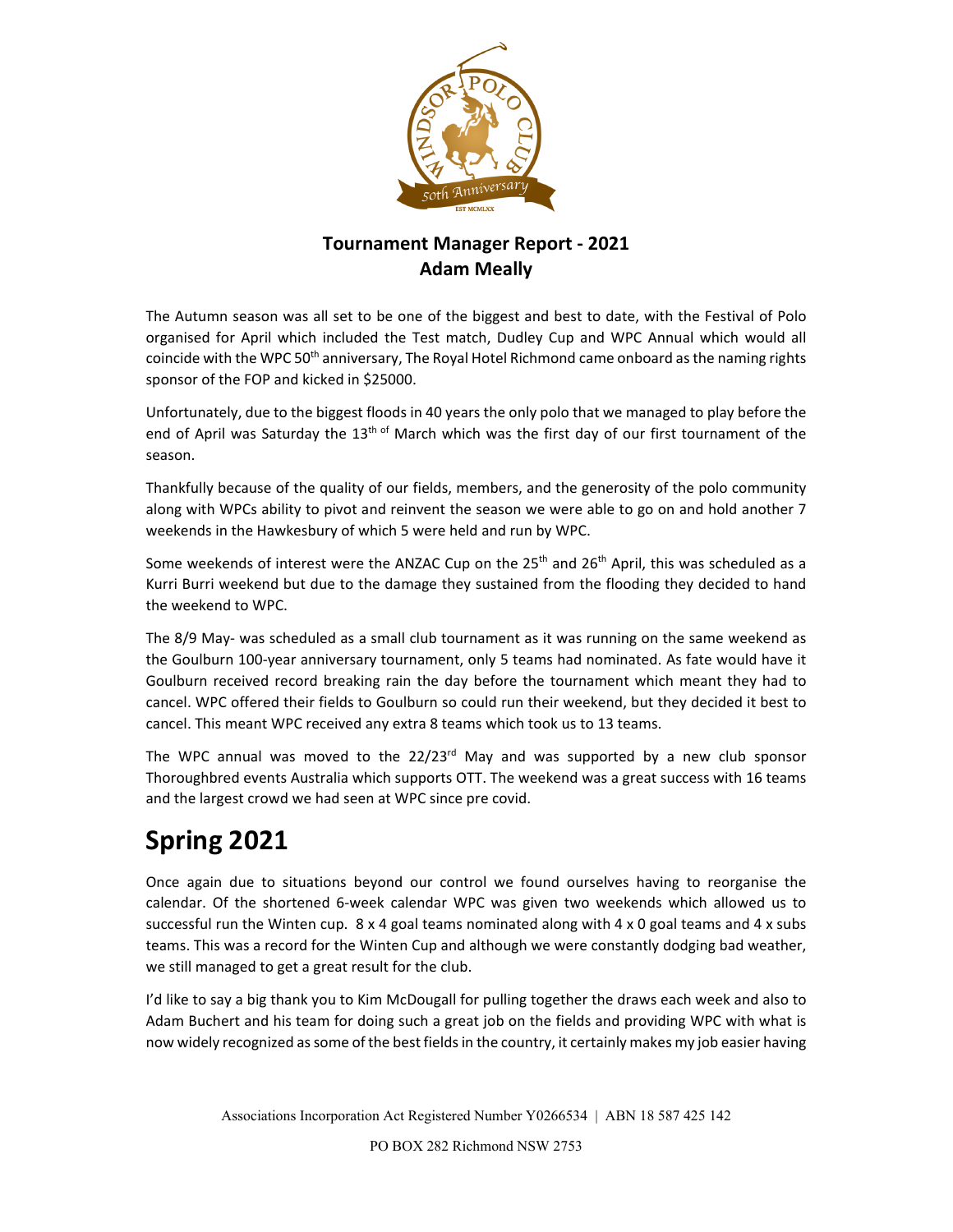the confidence that the fields can take the amount of water they do without the fear of having to reschedule or cancel games.

## **Club Chukkas**

WPC club chukkas continue to be a major drawcard for both members and non-members regularly holding over 6 chukkas on both Wednesday and Thursday afternoons. The chukkas are well organised and of a decent standard.

## **The Year in Numbers**

Games played – 98 in total made up of:

- $#1 50$
- $\bullet$  #2 44

Tournament Chukkas Played:

- $\bullet$  Members 179,
- Non-members 130

## **2022 Tournaments**

2022 sees a busy year for WPC with 7 tournament weekends calendared as well as hosting the international test match on the  $10<sup>th</sup>$  of April, and major NSWPA tournament finals including the Dudley Cup, Morton Cup and the JK Mackay. Hopefully with covid restrictions starting to ease we have a tournament calendar with will draw crowds back to WPC.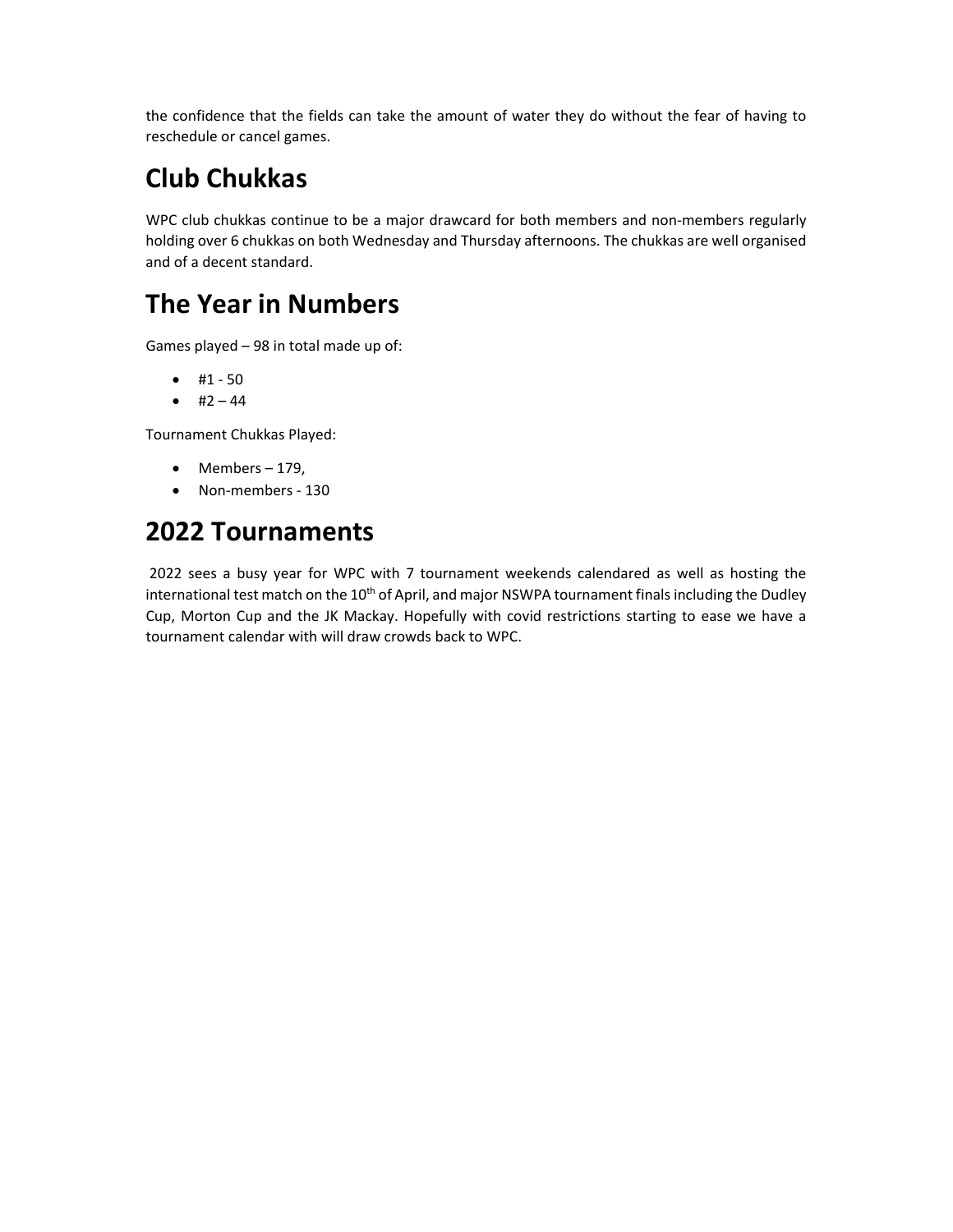

### **Grounds Manager Report ‐ 2021 Adam Buchert**

This year has tested our resolve yet again, in 2020 we had droughts and bushfires but 2021 it was floods.

The floods in March really tested our playing surfaces and surrounds but it was lucky that we had put sand on the fields over the summer which saw the fields drain and recover better than expected

### **AUTUMN 2021**

Our Autumn season was affected by the devastating floods. We recovered better than expected so we decided to push the season back as far as possible to get some tournaments for our members and some revenue for our coffers. This saw us running our last tournament on the  $23^{rd}$  of May which is very late and it was a great initiative but it does add wear and tear that does not easily recover as we come into winter.

Due to less polo in the Autumn and missing out on the bigger NSWPA tournaments due to weather cancellations there was less funds available for field maintenance. There fields were still soggy and the wear and tear from the polo in late May did take its toll.

Whilst we were preparing for the Autumn season we did spend quite a bit of money repairing and extending the roads which saw a much better road installed from the clubhouse across to the lagoon paddocks.

The floods really make a mess of gravel roads.

### **WINTER 2021**

This winter our focus was to get the weeds under control especially the Kikuyu grass and the winter grass.

This was not a huge success, and I am not happy with the result so we are working with Chris and Joe Curran to rectify this by trying different chemical combinations at stronger dosages.

Our second Winter focus was to rectify the watering of the fields. Previous grounds managers had put a bore in and a tank but there was no capacity to continuously water the fields. (I discussed this in my 2020 Grounds report.) It was a labour consuming and problematic process to water the field which saw Windsor lose some games in the dry times of 2020. So, to rectify this we needed to increase the diameter of the bore and install a newer higher volume pump. This was an expensive process of approximately \$35,000 but we now have a system that can run our main irrigator for continuous runs directly from the bore without running out of water.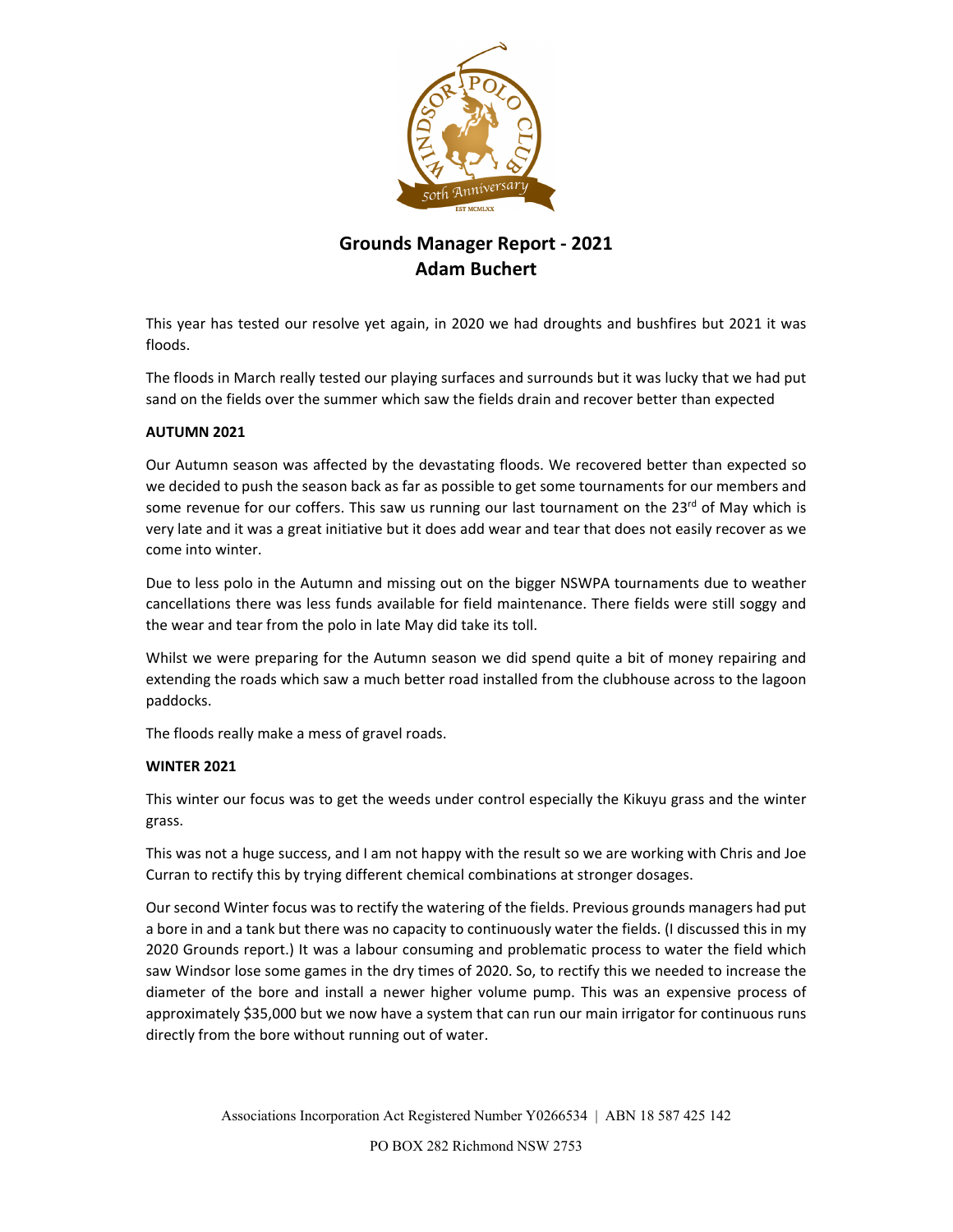Thisis a huge achievement for the committee and will save the club thousands of dollars in labour and ensure our fields will be in even better shape in the future.

Due to the wear and tear on the fields in late May we decided to put another 200 tonnes of sand on the main wear areas of the number 1 field and the number 2 field which meant we had a much better surface with much less divots for the spring.

In June 2021 we saw Riverlands polo vacate the grounds of Windsor Polo Fields. Conceptually it was a good idea to have a polo academy on the grounds of Windsor Polo Club, but it became obvious to both parties that the area constraints at Windsor were never going to support the number of horses required to provide the services that Riverlands provide.

This vacate has inevitably eased the wear and tear on our facility no end, it has improved the aesthetics and the visual amenity of the property and as such I am amending the 2022 budgets accordingly.

#### **SPRING 2021**

Spring was marred by a COVID lockdown which saw all tournaments cancelled or postponed. The community rallied and once again we amended the calendar and pushed back our dates into late November.

November saw the Winten Cup played at Windsor over two weekends and even though we had to move around the late November storms and a few very wet days the fields played outstandingly with numerous NSWPA directors commenting on how good the fields played. There were very few divots for the divot stomp at half time for the final and the surface was extremely safe. This is testament to the sand and the spraying that was done over the winter.

#### **2021 SUMMARY**

Overall, we have had less ground fee revenue in 2021 for numerous reasons but the generosity of the polo community has shone through after the floods with the huge Go Fund me result. This has allowed usto get the fields back to where they needed to be. It's also helped us with funding the new irrigation system which will save Windsor Polo Club thousands of dollars over the years and ensure our fields are pristine.

Am I entirely happy with the fields? No

They could be better. There is still too many weeds and not enough sand being spread annually. And the only thing stopping us from having better surfaces is money.

To get the facility to where I'd like it to be we should be spreading 1600 tonnes of sand a year on the 3 fields at a cost of \$100,000 per annum. Spraying more regularly, have better mowers and have a bigger budget for keeping the surrounds tidier.

Make no mistake we achieved a lot this year and the committee have done a great job with:

- $\triangleright$  Better roads
- $\triangleright$  New Bore System
- $\triangleright$  Road base to wash bays
- $\triangleright$  New manure pit to keep day yards clean for visitors
- $\triangleright$  The concrete balls which keep vehicles off the fields
- $\triangleright$  Planting a May Bush hedge on number 3
- $\triangleright$  Tidying up the Southern boundary fence line and repairing damaged fences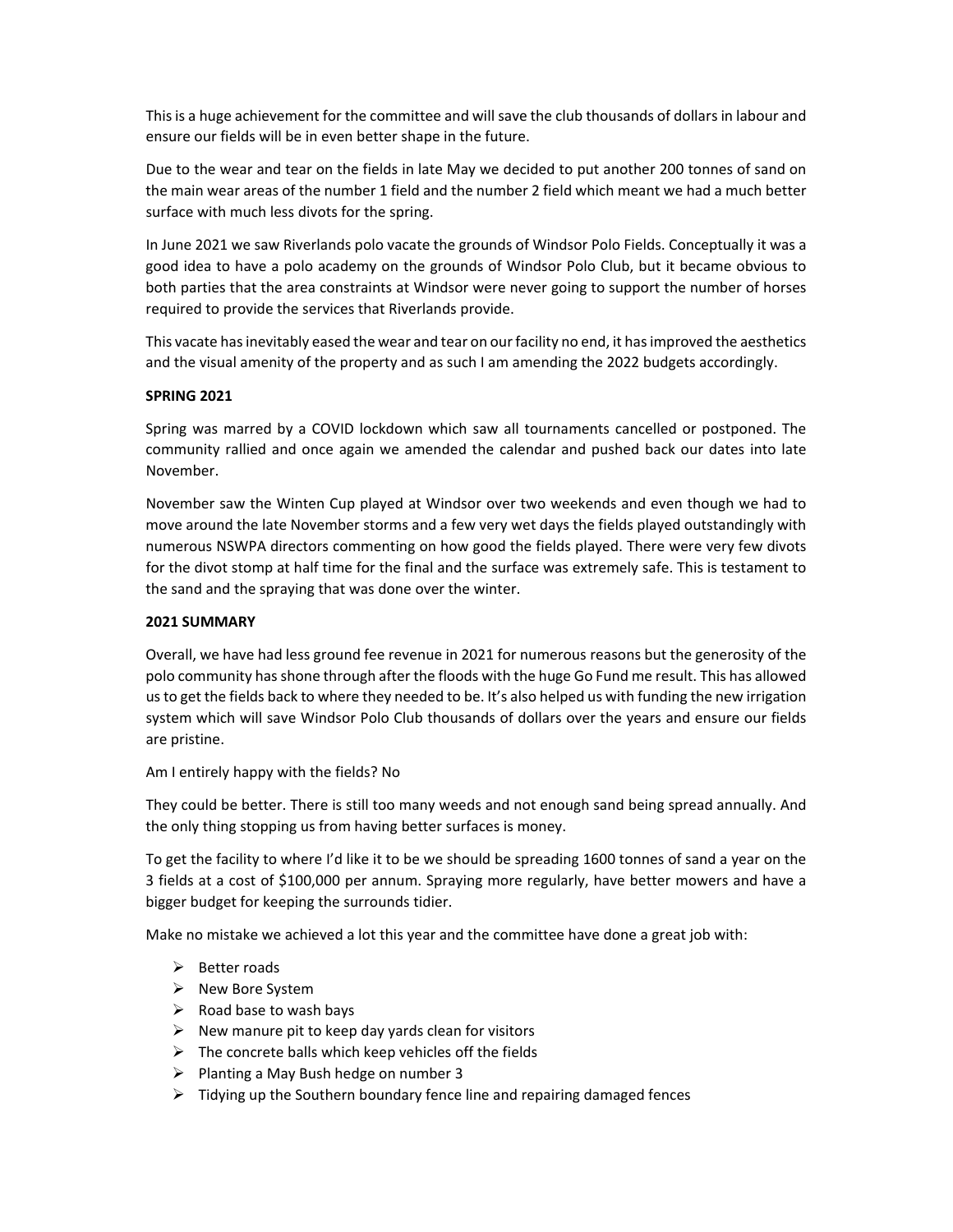

### **CAPEX WISH LIST**

My next focus is to look at ways of raising funds to purchase;

- $\triangleright$  New Driveway
- New Flood friendly Pump removal skid ‐ Quote pending
- $\triangleright$  New Irrigator
- $\triangleright$  New Boards on #1 and new brackets and boards #2
- Purchase a 7‐cylinder ride‐on Gang Mower
- $\triangleright$  New established trees on centre mound

I have prepared a budget to February so that the treasurer can advise on cashflow, but our short‐term requirements are:

|    | 1. Spray Beetles x 3 fields                                            | \$2,000  |
|----|------------------------------------------------------------------------|----------|
|    | 2. Wash bay fix taps and pipes                                         | \$1,000  |
|    | 3. Spray Weeds/Kikuyu grass x 3 fields                                 | \$3,000  |
|    | 4. Fertiliser                                                          | \$4,000  |
|    | 5. Sand 450 Tones Inc No 3                                             | \$30,000 |
|    | 6. Mowing field #1 & #2 fields 3 twice a week & #3 3 times a fortnight | \$20,000 |
| 7. | Mowing and wiper-snip the surrounds                                    | \$8,000  |
|    | TOTAL                                                                  | \$68,000 |

#### **PROPOSALS 2022**

We as a club are currently surviving but we aren't growing and if we aren't growing we are dying.

We need to look at ways to not only cover the running costs but also to cover the upgrading of our infrastructure and facilities.

I have some thoughts on this that I am exploring which would involve new partnerships with other equestrian sports because if we could find another \$50,000 to \$100,000 per annum, we would make Windsor Polo Club the finest Community owned Equine Sports Club in Australia.

I would like to propose a Flood Evacuation Committee and my recommendations are:

- $\triangleright$  Chris Marokakis
- $\triangleright$  Lew MacDonald
- $\triangleright$  Kirrily Smith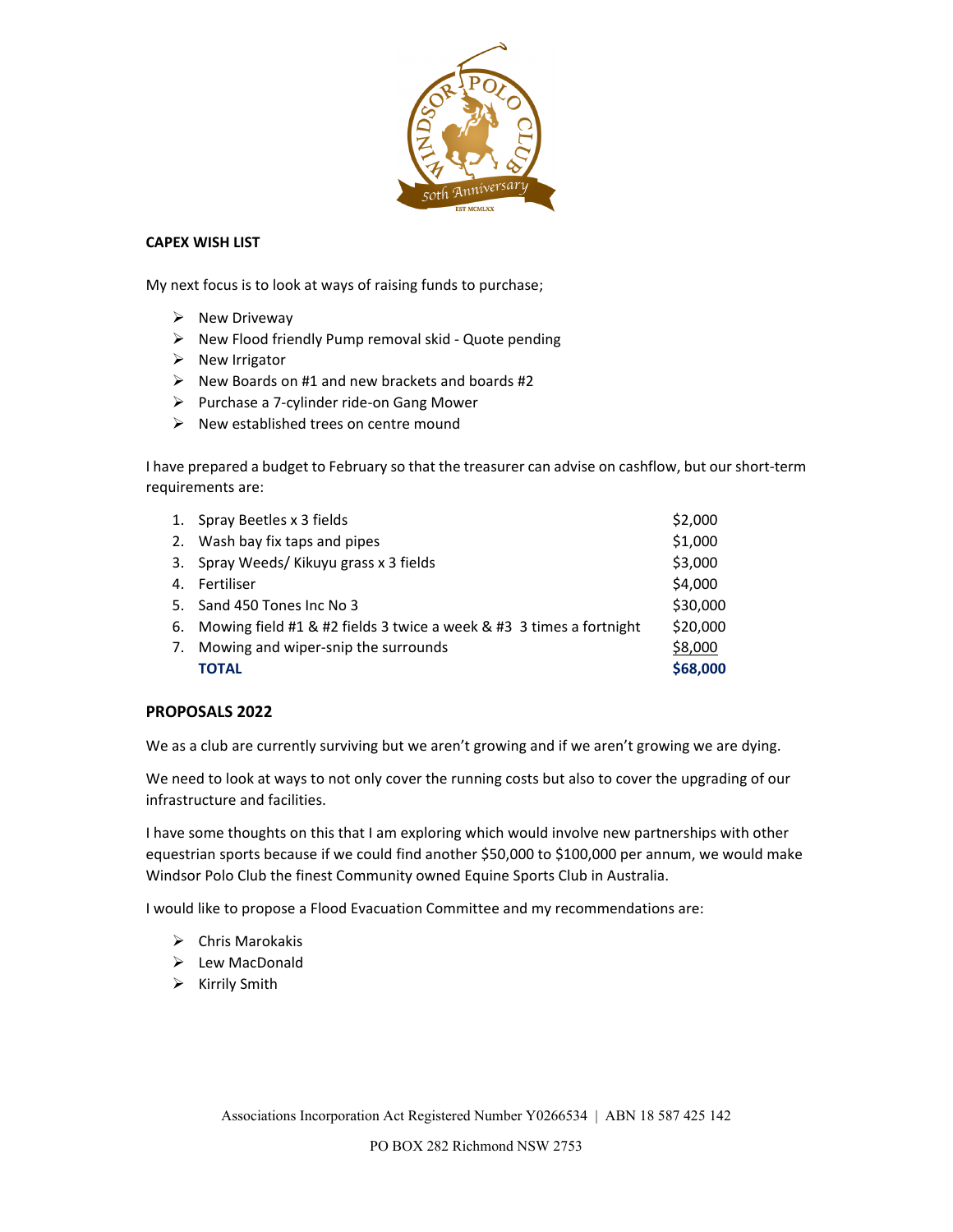### **THANK YOU**

Last of all, I would like to thank the very awesome committee for 2021 but most of all I'd like to thank Chris Marokakis for his amazing job of getting our fields back in shape after a difficult 2 years and to be able to achieve this under plenty of pressure from the elements and mother nature is a credit to him and his team thanks so much.

**Thanks** 

**Adam Buchert**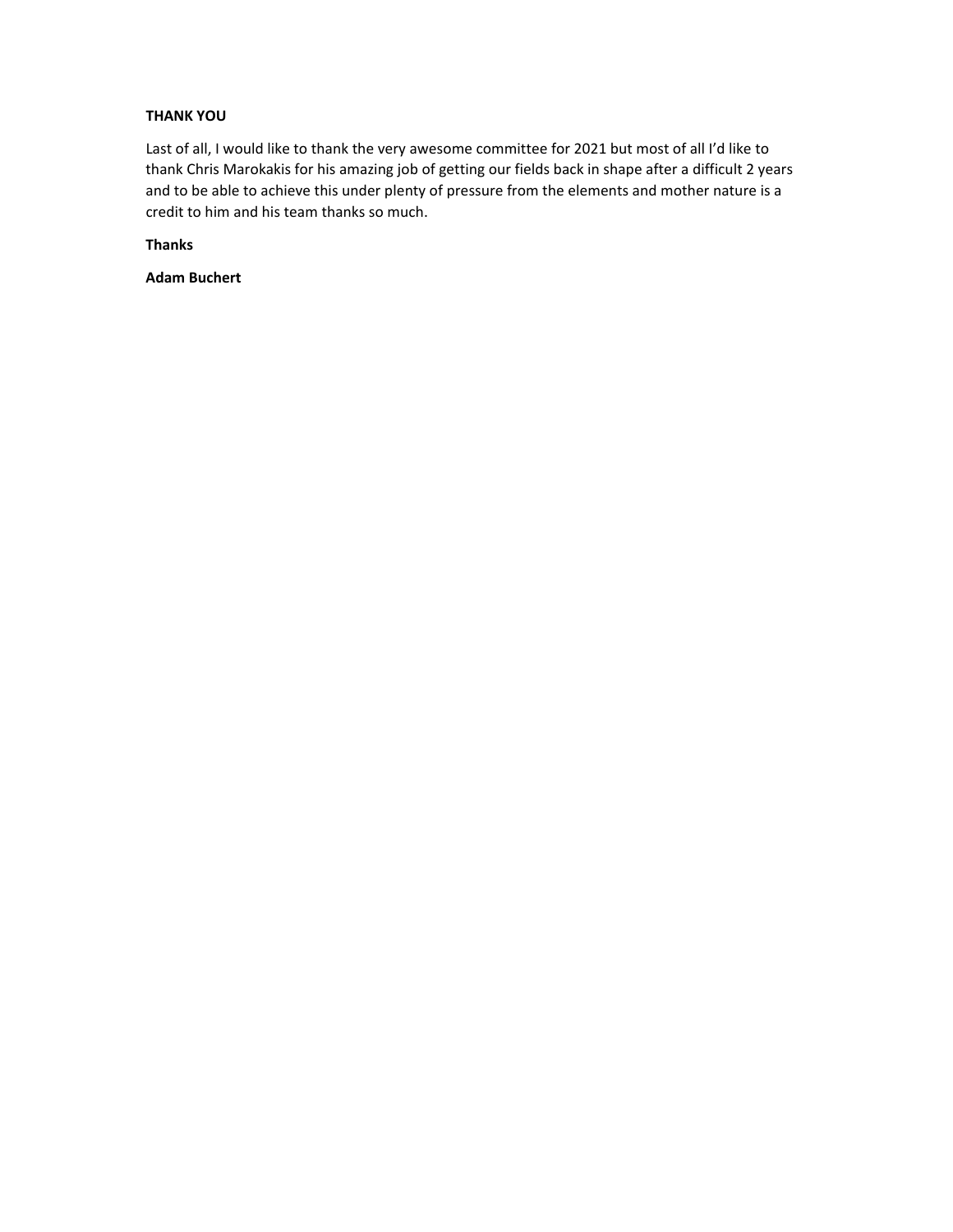

## **President Report - 2021 By Julie McIntosh**

2021 has been a turbulent year with polo playing second fiddle to the March flood and subsequent Covid lockdowns, both impacting our ability to host a normal Autumn and Spring seasons.

Financially, the club reported a healthy surplus of \$105,000 as compared to \$40,000 in the previous year. However, it must be noted that this success is attributed to the \$118,000 in generous donations made because of the flood. This was reinforced with government grants for flood damage and the Covid lockdown. Whilst these have been our saving grace, one can't rely on funding the club this way. The club's core business is polo, and we need to keep that intact. Having said that, it is our desire to find alternative sources of income via events and the rental of the grounds non-polo activity. There are some exciting plans underway already.

Over and above the government and benefactor support, the club also secured a new and substantial key sponsor - The Richmond Royal Hotel. It has been a mutually beneficial relationship and we look forward to an ongoing partnership with them. The Rothwell family continue to be consistent and generous sponsors of the Winten 4 Goal Championships – their cash and trophy donations are very much appreciated by the club and the players who are fortunate enough to win.

We would also like to extend our gratitude to those that have assisted our club in literally, staying afloat because of the flood, in what has been a very tough year. This being the sponsors, benefactors and working bee helpers who gave up their time to help clean up the mud and mess.

However, the flood, in some respects, was a blessing in disguise. It allowed us to do major renovations within the club house and around the property. Projects that otherwise always get put in the too hard basket. Some of the major and most costly improvements included:

- refurbishing the club house, bar & kitchen,
- repainting the toilets and clubhouse interior/exterior
- purchasing new catering equipment that is OHS compliant,
- extending the road to the south eastern corner and
- installing a new bore and irrigation system allowing us more irrigation flexibility with less cost

We were fortunate to suffer no major damage to the Scoreboard, however costs were incurred fixing the various pumps and front gate. Lew McDonnell has offered to oversee our future flood evacuations plan so that we can minimize our future losses as an event such as this will occur again.

At the start of our committee's year, we set a goal of turning the club into a professionally run operation. To this end, we've completed a full year with Adam Meally and Kim McDougall as the contracted tournament managers. From all feedback this has been a huge success making the weekly club chukkas and tournaments more professionally run across all levels. So successful that

Associations Incorporation Act Registered Number Y0266534 | ABN 18 587 425 142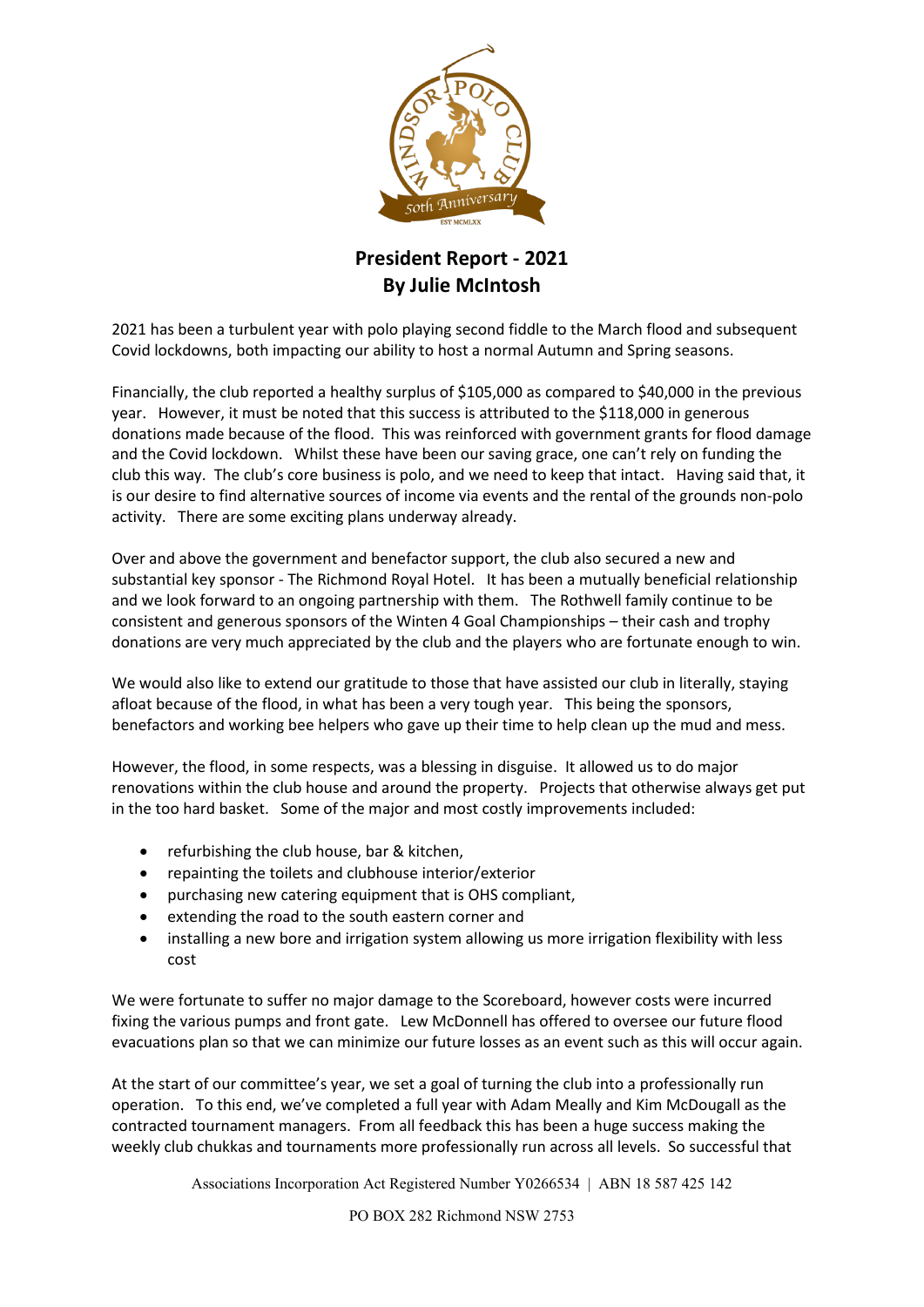many of our neighbouring clubs are using their services now. Most importantly the standard of polo administration has lifted as a result.

The treasurer role with Jessica Sprenger is also contracted and to this end the accounts and finances are kept up to date and satisfies our obligations to Windsor Polo Fields and our members. The administration of the life membership has been streamlined and all outstanding members proud owners of a share in WPFields.

The grounds whilst overseen by Adam Buchert are contracted to Chris Marokakis. The Windsor #1 after all the Spring/Summer rains held its own, with some of the top players classifying it as world class.

It is still our view that we need to continue working towards a professional management structure. We have taken big strides in achieving part of this solution and are committed to working on a strategy to do this moving forwards. The flood and subsequent covid lockdowns have made for an abnormal year and one that isn't conducive to growth and revenue generation to fund this.

This year also saw the retirement of John Wayland as the Chairman of WPF after a stellar 50-year stint. I'd like to take this opportunity to thank him for his loyal service to the club and for maintaining a vision that we are all benefiting from, today. It is a privilege to be a member of this extraordinary facility and we must not forget those that have created it. With change comes opportunity and we are excited to welcome 3 new directors to the WPF board: Peter White, Angus Dowling and Johnny Kahlbetzer. All come from established polo families and are committed to the future good of the sport which bodes well for securing the future development of WPC.

I'd like to extend my thanks to the committee – Nick Wayland, Adam Buchert, Adam Meally, Kirrily Smith, Jess Sprenger, Kim McDougall and Andrew Bridson. I'd like to make a special mention to Lew McDonnell, who whilst not on the committee has been an enormous help both morally and offering his time overseeing general grounds projects and now the flood evacuation plan. Everyone has contributed enormously towards the success of the club in 2021 and it has been a pleasure and great fun working together.

Nick Wayland championed the overhaul of the website which is more contemporary in look and more suited to promoting the events that we plan to host in 2022. It will also allow us to provide our sponsors with a more dynamic platform for exposure.

Kirrily Smith, otherwise known as the supersonic secretary, has maintained good order with the administrative aspects of running WPC. The Google Drive continues to be our central point of management and keeping this up to date with rotating committees, paramount. Kirrily has also been actively applying for all the government grants and will continue to do so as if successful, the grants are invaluable to ongoing capex projects.

Andrew Bridson, the club captain, will wrap up this year and we'd like to thank him for his contributions to date. The role of club captain has morphed into the Tournament Management role and as part of the plan to consolidate the management of the club, this role will be combined in 2022.

The 2022 calendar sees WPC hosting numerous key events the Polo International, The Countess of Dudley Cup 14 Goal, the NSW Club Championships – Morton Cup 10 Goal, the Winten 4 Goal Championships, the JK MacKay 10 Goal and the Windsor Annual and Spring Club Tournaments. Our attention will now focus on getting ready for these.